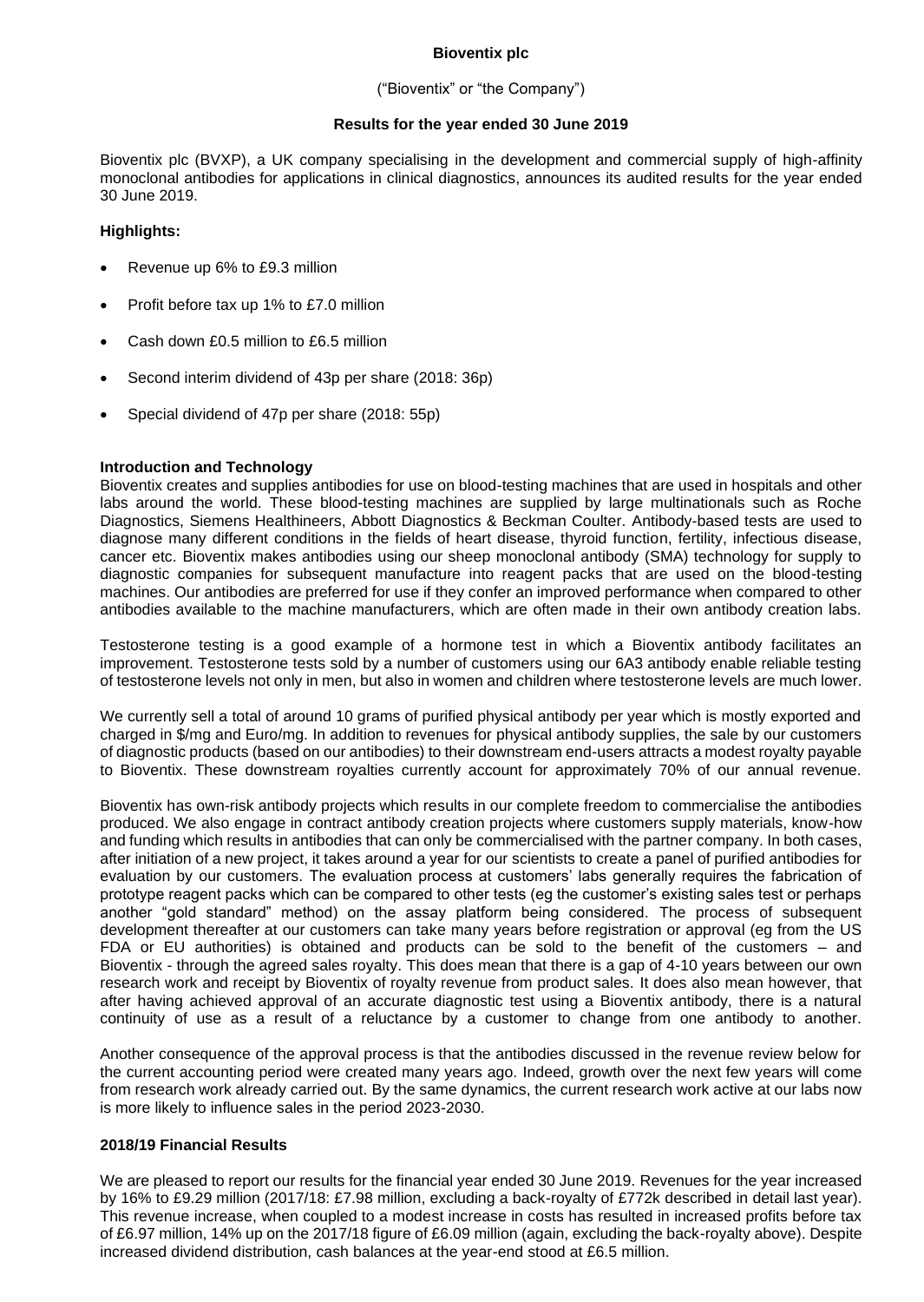Our most significant revenue stream continues to come from the vitamin D antibody called vitD3.5H10. This antibody is used by a number of small, medium and large diagnostic companies around the world for use in vitamin D deficiency testing. Sales of vitD3.5H10 increased by 27% to £4.3 million during the year. Once again, sales have surpassed our expectations. Despite this pleasing news, we are increasingly sure that price pressure (i.e. \$/test prices achieved in the downstream market) is balancing the increase in market volume leading to a flattening total market in US Dollar terms. This is clearly evidenced by a number of our vitamin D customer revenue streams which, after a period of significant growth now appear to have reached a plateau.

An element of the growth in sales this year has come from certain individual customers who appear to be performing well in the downstream market with our antibody. Diazyme (San Diego, US) have made progress with their vitamin D assay which has the attractive feature of being run on general "chemistry" analysers. Boditech (South Korea) is another Bioventix customer who use the vitD3.5H10 antibody and has achieved significant success in the growing Asian vitamin D market with their vitamin D assay.

Sales of some other established "core" antibodies also enjoyed increased sales in the year. These are listed below together with the respective percentage increase/decrease from 2017/18:

- NT-proBNP: approximately £1.25M (+19%) [note: expires July 2021]
- testosterone: approximately £ 0.80M (+23%);
- $-$  T3: approximately £ 0.64M  $(+40\%)$ ;
- drug-testing antibodies: approximately £ 0.49M (-24%);
- progesterone: approximately £ 0.47 (+18%);
- estradiol: approximately £ 0.33M (+14%)

The increase in most of these core antibodies that are sold to a number of customers in many countries does not have a single explanation over and above the 5-10% increase in the global diagnostics industry that is reported by third party analysts.

We have reported previously on the importance of our troponin project with Siemens Healthineers and troponin-related revenues via another separate technology sub-license. Total troponin sales during the reporting period were £120k. Whilst sales have materialised during the year, we are still in the early stages of product roll-outs for the new high sensitivity troponin assays support by SMAs. We have no reason to question our belief that these assays will generate significant value into the future and we look forward to continuing growth in the current financial year.

Our shipments of physical antibody to China continued to increase. Some sales are made directly but the majority are made through five appointed distributors. We are increasingly optimistic that these physical antibody sales will result in additional royalty payments which already flow in modest terms.

As with previous reporting periods, our revenues continue to be dominated by US Dollars and Euros. We have commented in recent reports on the effect of exchange rates on our revenues in the absence of any hedging mechanisms. We have no current plans to institute any hedging mechanisms and therefore any future changes in exchange rates, up or down will impact our reported Sterling revenues accordingly.

The cost of sales has been influenced (ie increased) to some extent by a reduction in antibody stocks. This is a transient effect that should be reversed during 2019/20 of approximately £200k on external contract chemistry services linked to the biotin and pollution projects described below. This level of expenditure will be maintained in 2019/20 reflecting continued activity with these research projects. All such research costs appear in full in the profit and loss account as there is no capitalisation of these costs.

## **Cash Flows and Dividends**

The strong performance of the business during the year has resulted in cash balances of £6.5 million despite increased dividend distribution during the year. Over previous years, the Board has followed a cautious dividend policy that embraces continuity and it is the general intention of the Board to continue with this policy into the future. For the current year, the Board is pleased to announce a second interim dividend of 43 pence per share which, when added to the first interim dividend of 30 pence per share makes a total of 73 pence per share for the current year.

Our current view is that a cash balance of approximately £5 million is sufficient to facilitate operational and strategic agility with respect to possible corporate or technological opportunities that could arise in the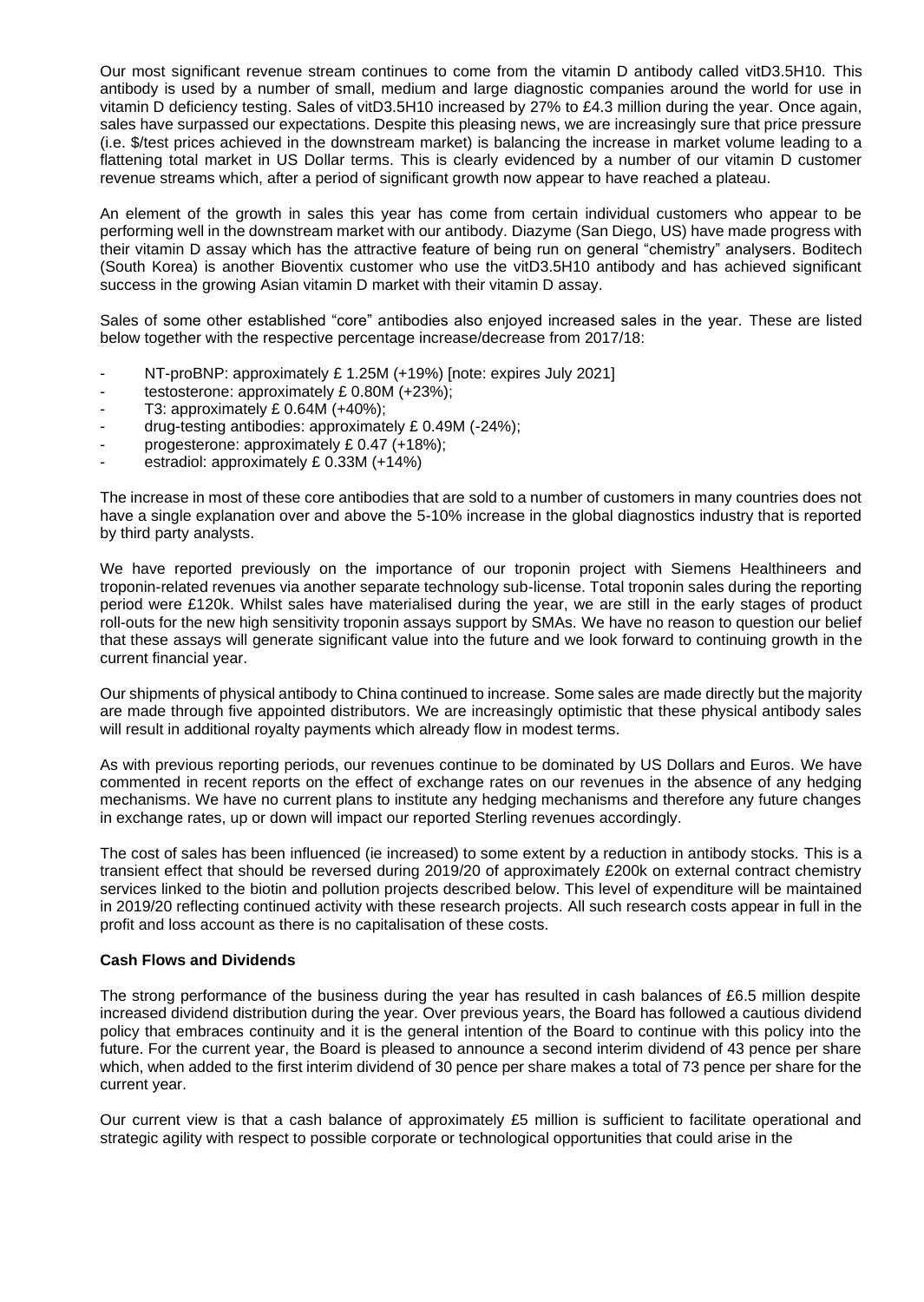foreseeable future. On this occasion, we have decided to distribute some surplus cash that is in excess of anticipated needs and we are pleased to announce a special dividend of 47 pence per share.

Accordingly, dividends totalling 90 pence per share will be paid in November 2019. The shares will be marked ex-dividend on 31 October 2019 and the dividend will be paid on 15 November 2019 to shareholders on the register at close of business on 1 November 2019.

#### **Research and Future developments**

As mentioned above, we expect that the commercial development of the new troponin assays will have a significant influence on Bioventix sales in the next few years. There are no antibodies in the future pipeline that are comparable to troponin in clear potential value and the ability to influence revenues in the next few years.

We have undertaken a range of research projects over the previous few years and have attempted to define these in terms of value and probability of success in the tables below:

| Increasing<br>potential<br>value | high                                            | Secretoneurin (CardiNor)<br><b>Amyloid (Pre-Diagnostics)</b><br>MyC (King's/St Thomas's) | <b>Pollution monitoring</b>                                    |                   |
|----------------------------------|-------------------------------------------------|------------------------------------------------------------------------------------------|----------------------------------------------------------------|-------------------|
|                                  | medium                                          |                                                                                          | <b>Biotin (own-risk)</b><br>virus (contract)<br>T4 (thyroxine) |                   |
|                                  | Low                                             |                                                                                          | thyroglobulin (contract)<br>Vitamin (contract)                 | Cancer (contract) |
|                                  |                                                 | Low                                                                                      | <b>Medium</b>                                                  | high              |
|                                  | Increasing probability of success $\rightarrow$ |                                                                                          |                                                                |                   |

At our lab, we have reached a pause point in our work with secretoneurin and have transferred a series of antibodies and assay protocols to our partners at CardiNor (Oslo) and their Scandinavian collaborators. We await news in 2020 of their work to validate secretoneurin as a useful cardiac biomarker.

Work on amyloid beta continues in our lab and we expect to spend around another year making antibodies and constructing assays for the testing of amyloid beta fragments in human samples. Our partners at Pre-Diagnostics (coincidentally, also in Oslo) and their clinical collaborators are performing work to identify the utility of these antibodies and assays in dementia diagnostics. We made a further investment in Pre-Diagnostics of approximately £100k during the year and a further £200k shortly after the year-end.

Biotin is a vitamin supplement that is widely available and has been associated by some people with claims relating to hair and skin health. Biotin is also part of a "chemical Velcro" that is used in assay formats by some of our customers. It has become clear that high dose consumption of these biotin supplements can result in aberrant results from some clinical assays and a solution to this problem could have value. During the year, we have (through external chemistry contractors) made progress in synthesising the reagents required to support antibody creation. The first antibodies are emerging from this pipeline and should be delivered to candidate customers before the end of the calendar year. We believe that the largest potential customer for these antibodies has solved their particular biotin problem through internal means and no longer represent a sales opportunity for Bioventix. However, we know that other customers exist reassuring us that a modest potential market exists for these biotin interference products should we find a technical solution.

A new project that was initiated during the year relates to air pollution. Currently, atmospheric pollution is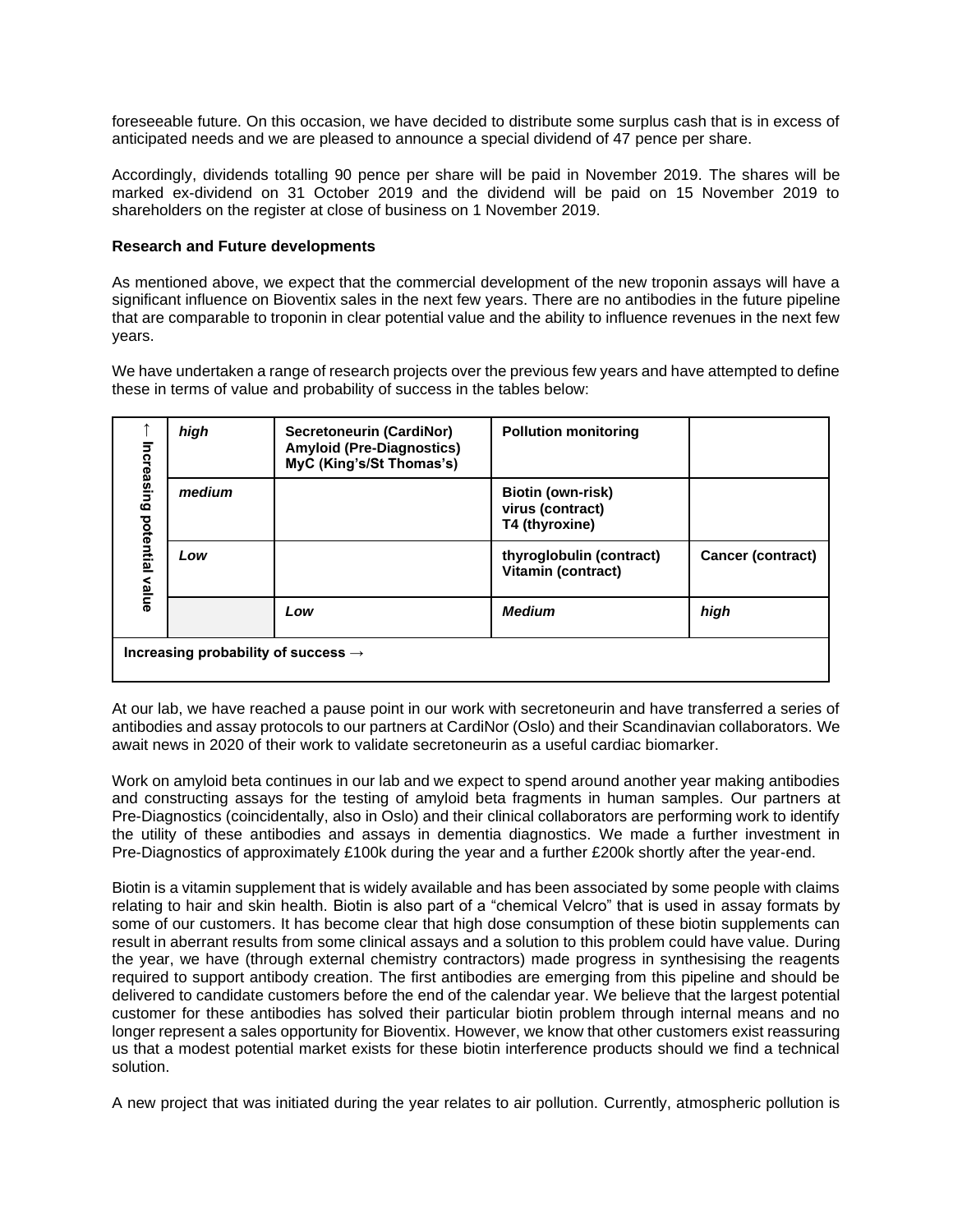monitored using static air analysers but direct human exposure or "biomonitoring" is not routinely performed as no convenient tests exist. We are currently making antibodies and prototype tests that could be used in such direct human exposure biomonitoring. This project is outside our normal clinical focus but we speculate that human pollution biomonitoring could become significant in the years to come as populations become increasingly aware of the impact of pollution on health.

Regarding our core SMA antibody technology, we have successfully generated superior antibodies over the last 10-15 years and these antibodies are now in routine use at our customers. The antibody technology landscape has evolved over this time period. We are aware that rabbit monoclonal technology  $-$  a competitive antibody technology – does exist at some of our customers labs and this is likely to have resulted in some lost opportunities for our SMA technology. In addition, the steady development of "synthetic" antibody technology (known in the industry as "library" or "display" technology") has continued. This technology is perhaps not so directly competitive but is useful for targets which are fragile and liable to dissociation upon immunisation into sheep.

We continue to be aware of such technology developments and shape our research efforts accordingly into the future.

## **The Bioventix Team**

The composition of the Bioventix team has remained relatively stable over the year facilitating excellent performance and know how retention. The total head-count of 12 full-time equivalents is expected to remain largely unchanged as this adequately serves our manufacturing and research needs.

Starting towards the end of the financial year and continuing during Autumn 2019, we have embarked on a modest expansion of the production and research labs. Together with furniture and lab equipment upgrades, an investment of approximately £300k will be made in the Farnham facility, demonstrating our long-term commitment to the site.

The continued outstanding performance of the Company in a globally competitive market for antibodies is very satisfying. Our sheep monoclonal antibody technology continually delivers high performance antibodies to our customers. However, the operation of the antibody technology is made possible by the efforts of our expert staff and we would like to thank them for their remarkable achievements over the last year.

## **Conclusion**

We are delighted to be able to report such positive news for the current year which is in line with the Board's expectations. Looking ahead to the future, we keenly anticipate the roll-out of high sensitivity troponin assays and modest growth from additional vitamin D and other antibody sales and royalties. Beyond that, growth will be linked not only to the troponin project but also our continued research activities as we look to seed additional projects that will germinate in the period 2025/2030 to create additional shareholder value.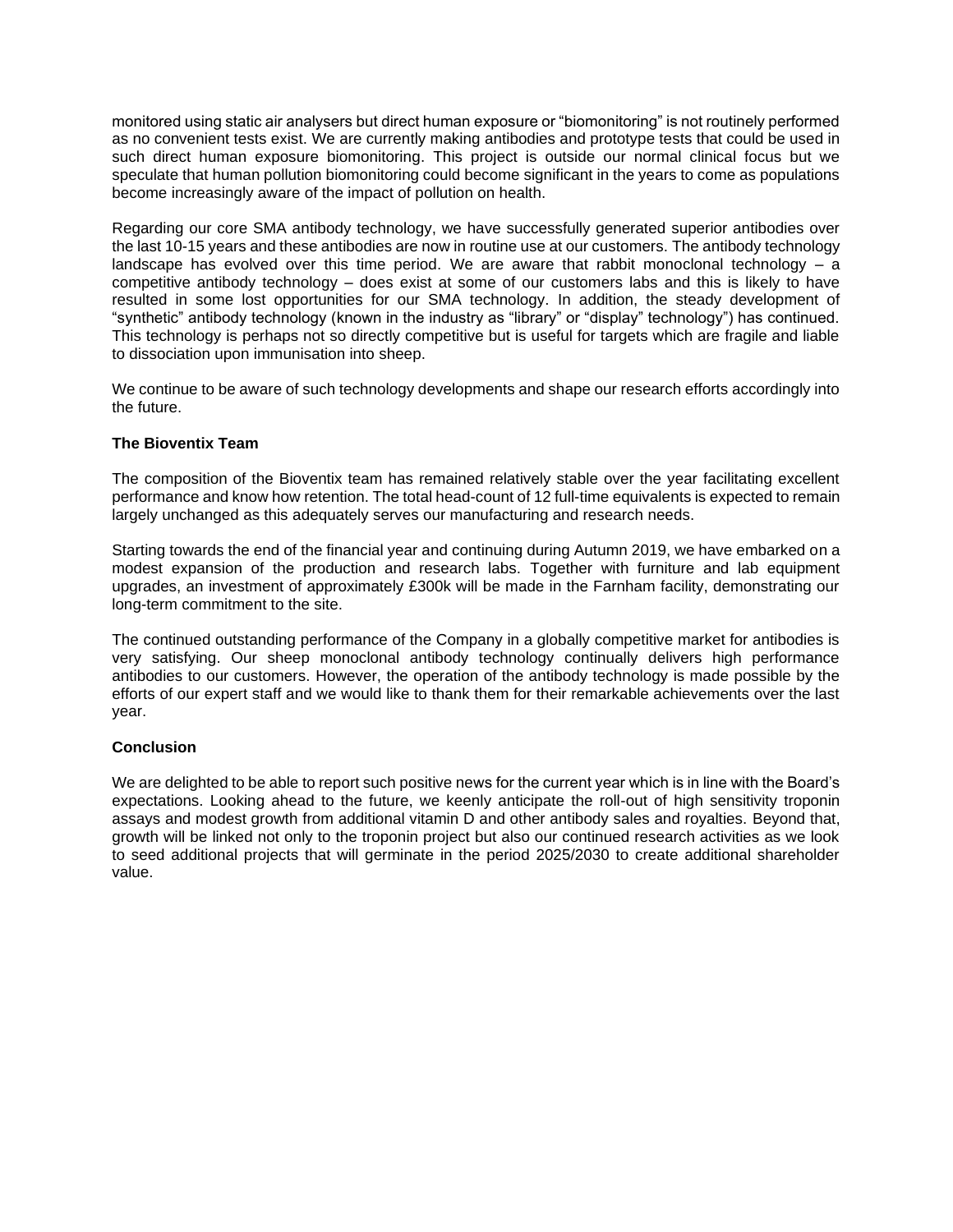#### **For further information please contact:**

| <b>Bioventix plc</b><br>Peter Harrison              | <b>Chief Executive Officer</b> | Tel: 01252 728 001 |
|-----------------------------------------------------|--------------------------------|--------------------|
| finnCap Ltd<br>Geoff Nash/Simon Hicks<br>Alice Lane | Corporate Finance<br>ECM       | Tel: 020 7220 0500 |

#### **About Bioventix plc:**

Bioventix (www.bioventix.com) specialises in the development and commercial supply of high-affinity monoclonal antibodies with a primary focus on their application in clinical diagnostics, such as in automated immunoassays used in blood testing. The antibodies created at Bioventix are generated in sheep and are of particular benefit where the target is present at low concentration and where conventional monoclonal or polyclonal antibodies have failed to produce a suitable reagent. Bioventix currently offers a portfolio of antibodies to customers for both commercial use and R&D purposes, for the diagnosis or monitoring of a broad range of conditions, including heart disease, cancer, fertility, thyroid function and drug abuse. Bioventix currently supplies antibody products and services to the majority of multinational clinical diagnostics companies. Bioventix is based in Farnham, UK and its shares are traded on AIM under the symbol BVXP.

The information communicated in this announcement contains inside information for the purposes of Article 7 of the Market Abuse Regulation (EU) No. 596/2014.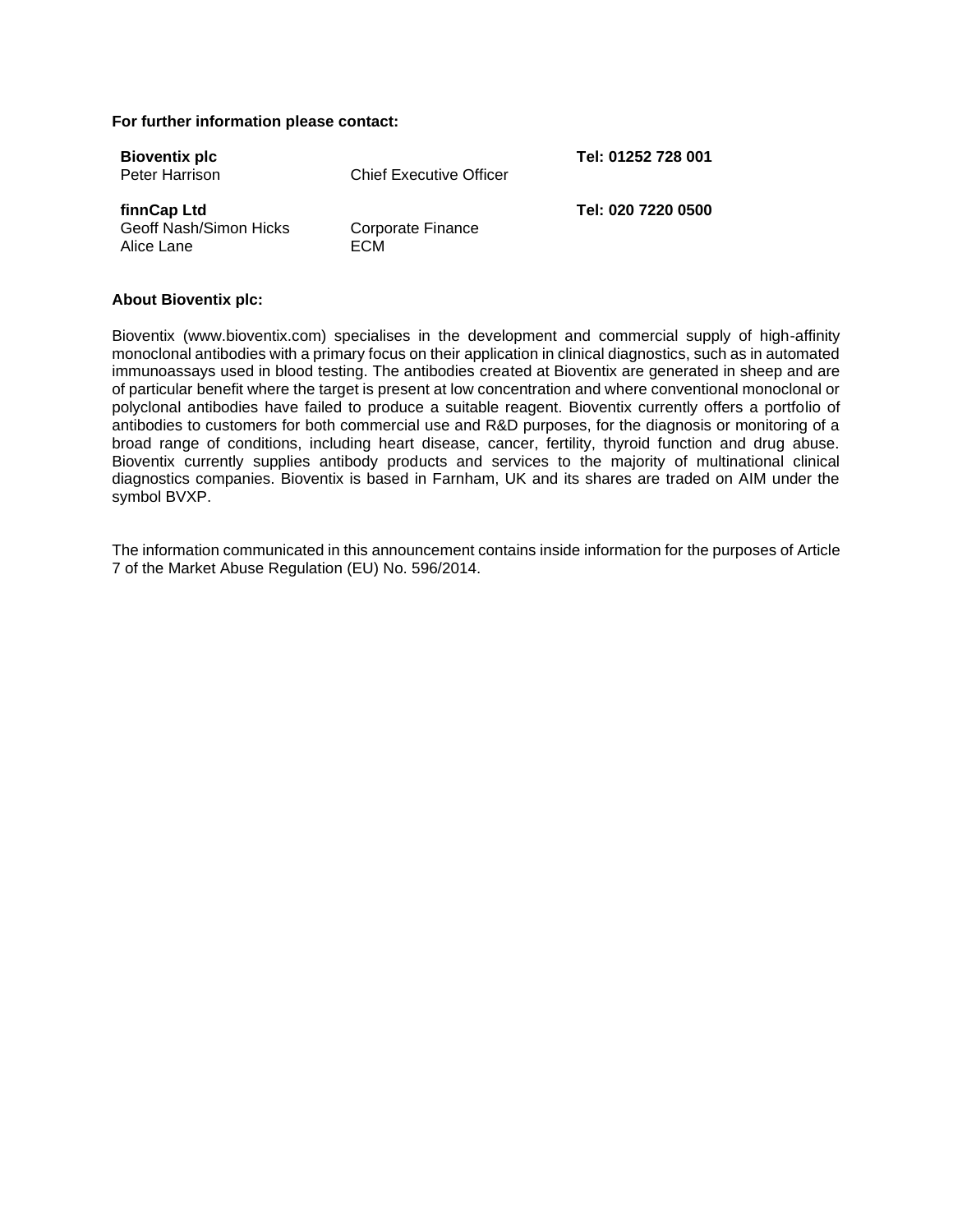# **STATEMENT OF COMPREHENSIVE INCOME FOR THE YEAR ENDED 30 JUNE 2019**

|                                         | 2019<br>£      | 2018<br>£           |
|-----------------------------------------|----------------|---------------------|
| Turnover                                | 9,290,029      | 7,979,217           |
| Back dated royalty income               |                | 772,391             |
| Total turnover                          | 9,290,029      | 8,751,608           |
| Cost of sales                           | (875,089)      | (573, 204)          |
| <b>Gross profit</b>                     | 8,414,940      | 8,178,404           |
| Administrative expenses                 | (1, 268, 937)  | (1, 177, 711)       |
| Share option charge                     | (133, 490)     | (136, 127)          |
| Difference on foreign exchange          | (99, 559)      | (71, 901)           |
| Research and development tax credit     | 17,906         | 40,223              |
| <b>Operating profit</b>                 | 6,930,860      | 6,832,888           |
| Interest receivable and similar income  | 34,628         | 33,825              |
| Interest payable and expenses           |                | (15)                |
| Profit before tax                       | 6,965,488      | 6,866,698           |
| Tax on profit                           | (1, 103, 825)  | (1,203,351)         |
| Profit for the financial year           | 5,861,663      | 5,663,347           |
| Total comprehensive income for the year |                | 5,861,663 5,663,347 |
| Earnings per share:                     |                |                     |
| <b>Basic</b>                            | 2019<br>114.04 | 2018<br>110.21      |
| <b>Diluted</b>                          | <u>112.12</u>  | 108.31              |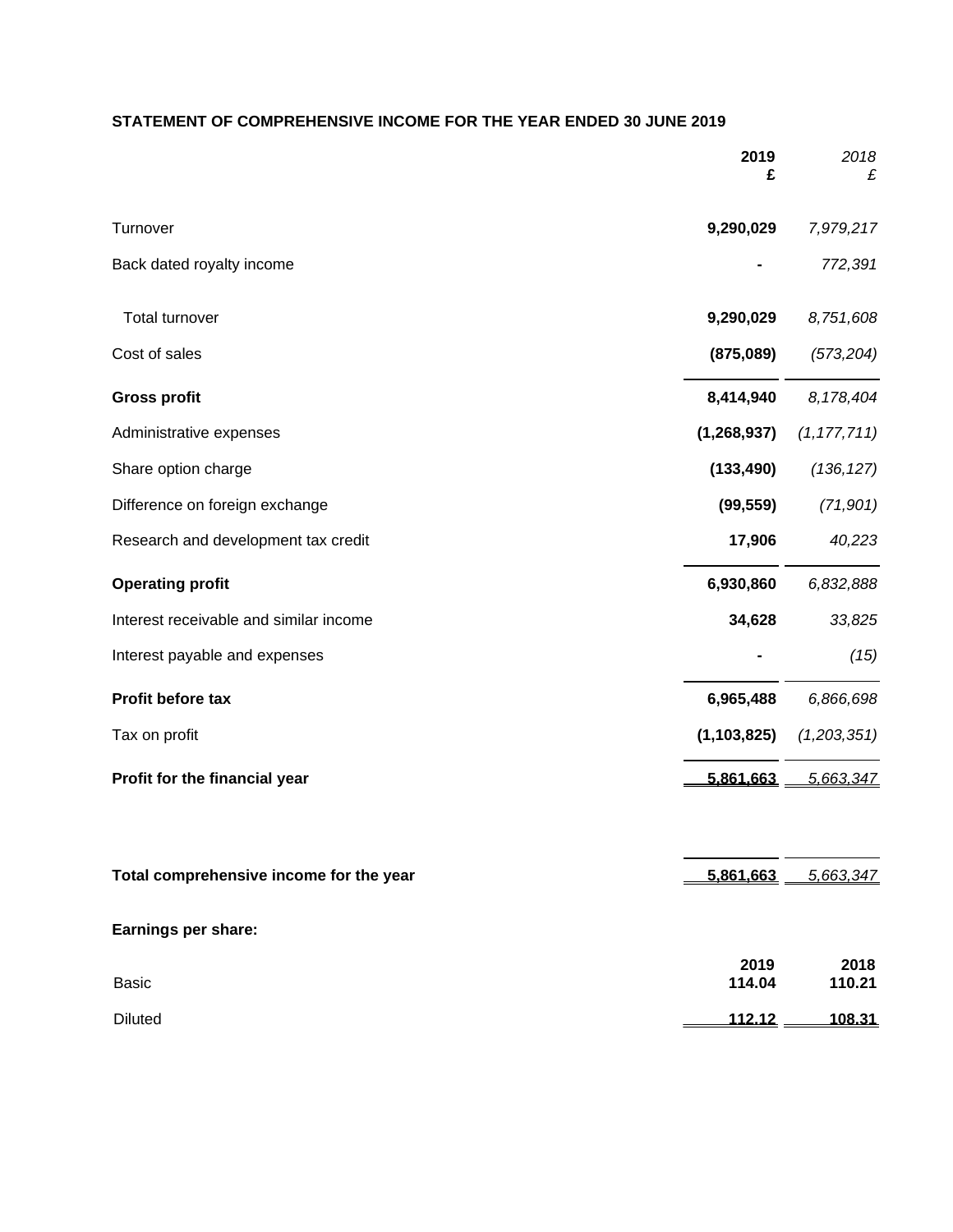# **STATEMENT OF FINANCIAL POSITION AS AT 30 JUNE 2019**

|                                                   |            | 2019<br>£  |            | 2018<br>£  |
|---------------------------------------------------|------------|------------|------------|------------|
| <b>Fixed assets</b>                               |            |            |            |            |
| Tangible assets                                   |            | 514,821    |            | 497,802    |
| Investments                                       |            | 388,377    |            | 291,424    |
|                                                   |            | 903,198    |            | 789,226    |
| <b>Current assets</b>                             |            |            |            |            |
| <b>Stocks</b>                                     | 239,295    |            | 283,093    |            |
| Debtors: amounts falling due within one year      | 3,933,915  |            | 3,816,790  |            |
| Cash at bank and in hand                          | 6,537,322  |            | 6,986,514  |            |
|                                                   | 10,710,532 |            | 11,086,397 |            |
| Creditors: amounts falling due within one<br>year | (756, 573) |            | (838, 432) |            |
| <b>Net current assets</b>                         |            | 9,953,959  |            | 10,247,965 |
| <b>Total assets less current liabilities</b>      |            | 10,857,157 |            | 11,037,191 |
| <b>Provisions for liabilities</b>                 |            |            |            |            |
| Deferred tax                                      | (30, 854)  |            | (26, 225)  |            |
|                                                   |            | (30, 854)  |            | (26, 225)  |
| <b>Net assets</b>                                 |            | 10,826,303 |            | 11,010,966 |
| <b>Capital and reserves</b>                       |            |            |            |            |
| Called up share capital                           |            | 257,134    |            | 256,934    |
| Share premium account                             |            | 435,908    |            | 395,108    |
| Capital redemption reserve                        |            | 1,231      |            | 1,231      |
| Profit and loss account                           |            | 10,132,030 |            | 10,357,693 |
|                                                   |            | 10,826,303 |            | 11,010,966 |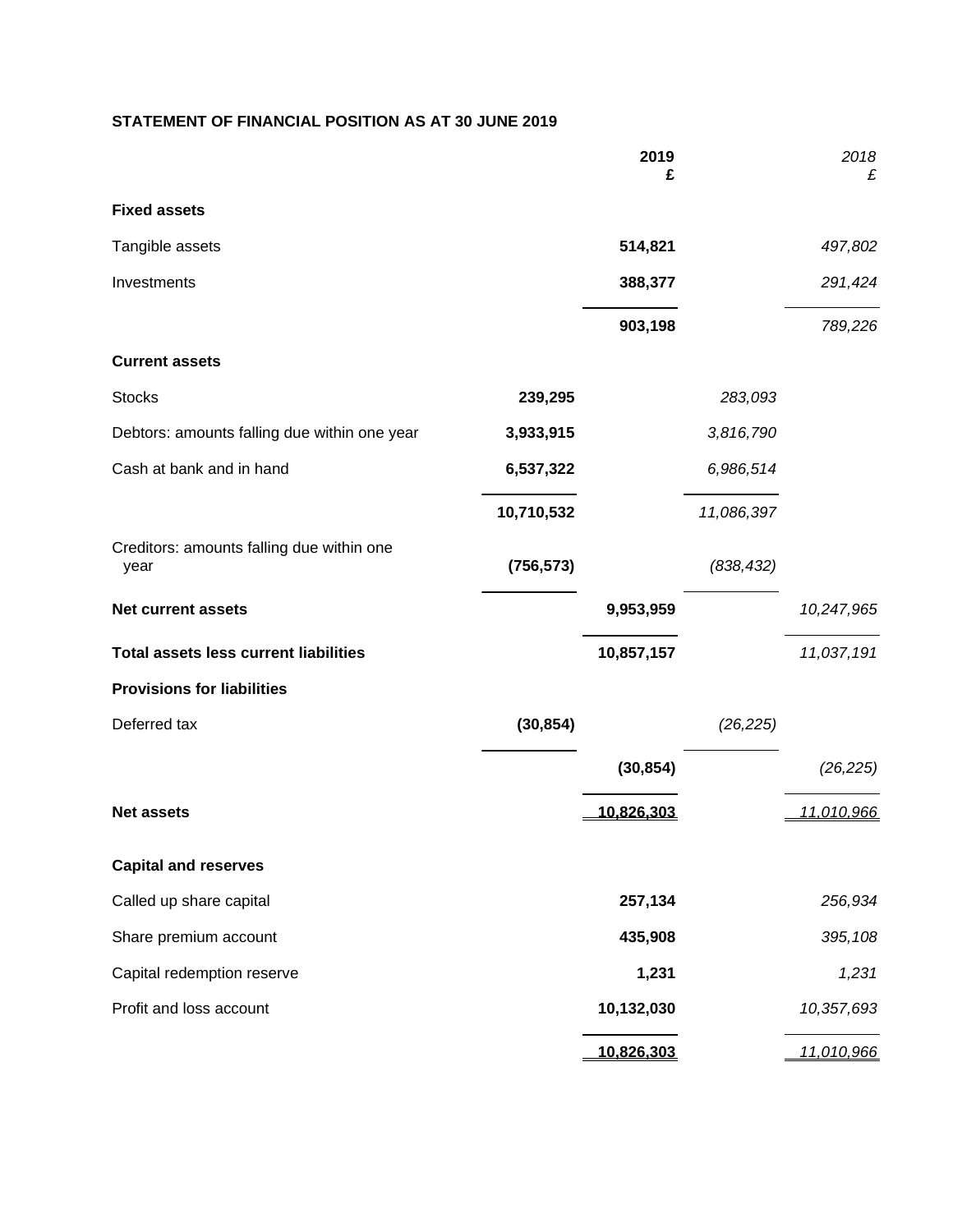# **STATEMENT OF CHANGES IN EQUITY FOR THE YEAR ENDED 30 JUNE 2019**

|                                             | Called up<br>share capital | <b>Share</b><br>premium<br>account | <b>Capital</b><br>redemption | <b>Profit and</b><br>reserve loss account | <b>Total equity</b> |
|---------------------------------------------|----------------------------|------------------------------------|------------------------------|-------------------------------------------|---------------------|
|                                             | £                          | £                                  | £                            | £                                         | £                   |
| At 1 July 2018                              | 256,934                    | 395,108                            | 1,231                        | 10,357,693                                | 11,010,966          |
| <b>Comprehensive income for the</b><br>year |                            |                                    |                              |                                           |                     |
| Profit for the year                         |                            |                                    |                              | 5,861,663                                 | 5,861,663           |
| Total comprehensive income for              |                            |                                    |                              |                                           |                     |
| the year                                    |                            |                                    |                              | 5,861,663                                 | 5,861,663           |
| Dividends: Equity capital                   |                            |                                    |                              | (6, 220, 816)                             | (6, 220, 816)       |
| Shares issued during the year               | 200                        | 40,800                             |                              |                                           | 41,000              |
| Share option charge                         |                            |                                    |                              | 133,490                                   | 133,490             |
| <b>Total transactions with owners</b>       | 200                        | 40,800                             |                              | (6,087,326)                               | (6,046,326)         |
| At 30 June 2019                             | 257,134                    | 435,908                            | 1,231                        | 10,132,030                                | 10,826,303          |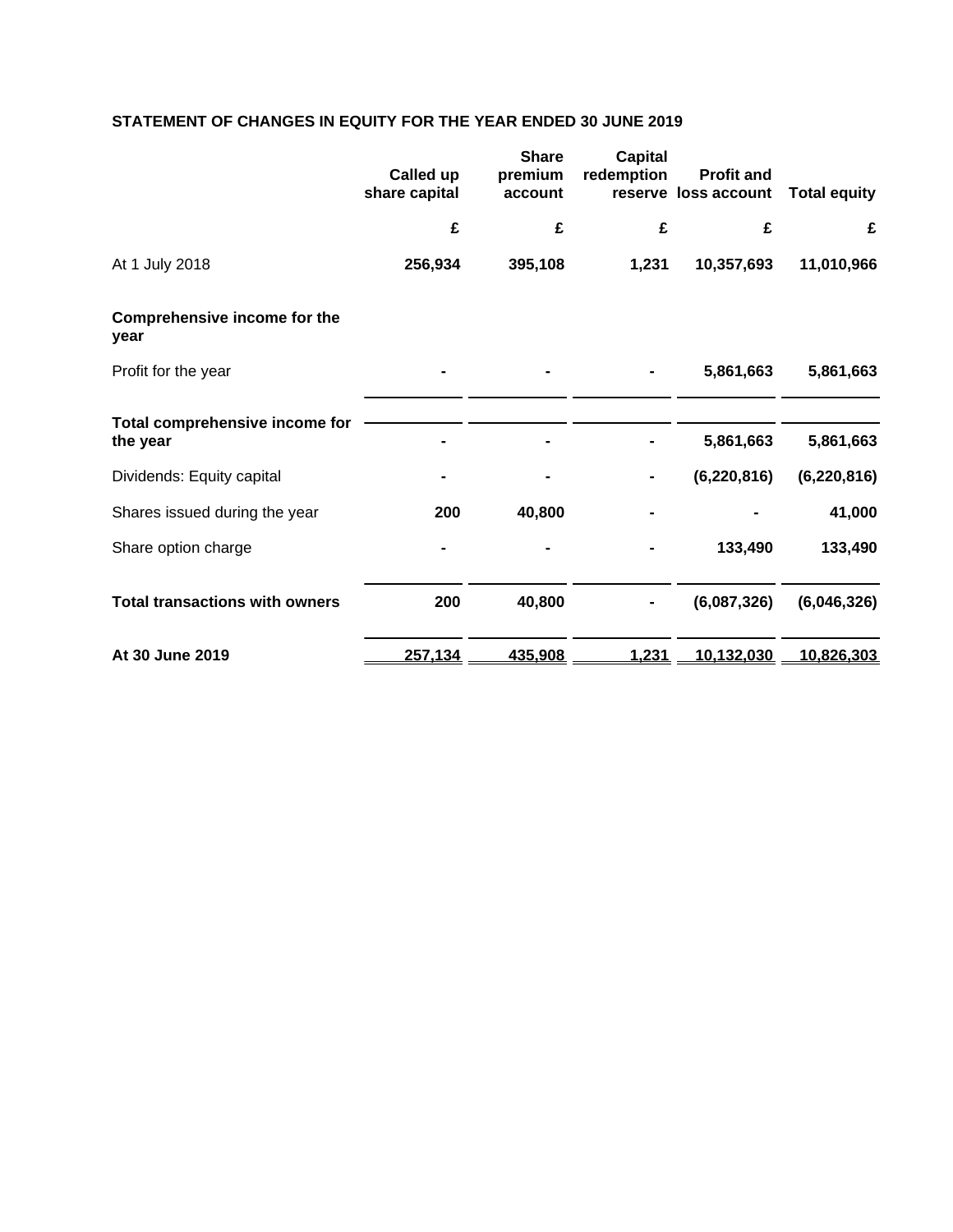# **STATEMENT OF CHANGES IN EQUITY FOR THE YEAR ENDED 30 JUNE 2018**

|                                             | Called up<br>share capital | <b>Share</b><br>premium<br>account | <b>Capital</b><br>redemption | <b>Profit and</b><br>reserve loss account | <b>Total equity</b> |
|---------------------------------------------|----------------------------|------------------------------------|------------------------------|-------------------------------------------|---------------------|
|                                             | £                          | £                                  | £                            | £                                         | £                   |
| At 1 July 2017                              | 256,934                    | 395,108                            | 1,231                        | 9,491,347                                 | 10,144,620          |
| <b>Comprehensive income for the</b><br>year |                            |                                    |                              |                                           |                     |
| Profit for the year                         |                            |                                    |                              | 5,663,347                                 | 5,663,347           |
| Total comprehensive income for              |                            |                                    |                              |                                           |                     |
| the year                                    |                            |                                    |                              | 5,663,347                                 | 5,663,347           |
| Dividends: Equity capital                   |                            |                                    |                              | (4,933,128)                               | (4,933,128)         |
| Share option charge                         |                            |                                    |                              | 136,127                                   | 136,127             |
| <b>Total transactions with owners</b>       |                            |                                    |                              | (4,797,001)                               | (4,797,001)         |
| At 30 June 2018                             | 256,934                    | 395,108                            | 1,231                        | 10,357,693                                | 11,010,966          |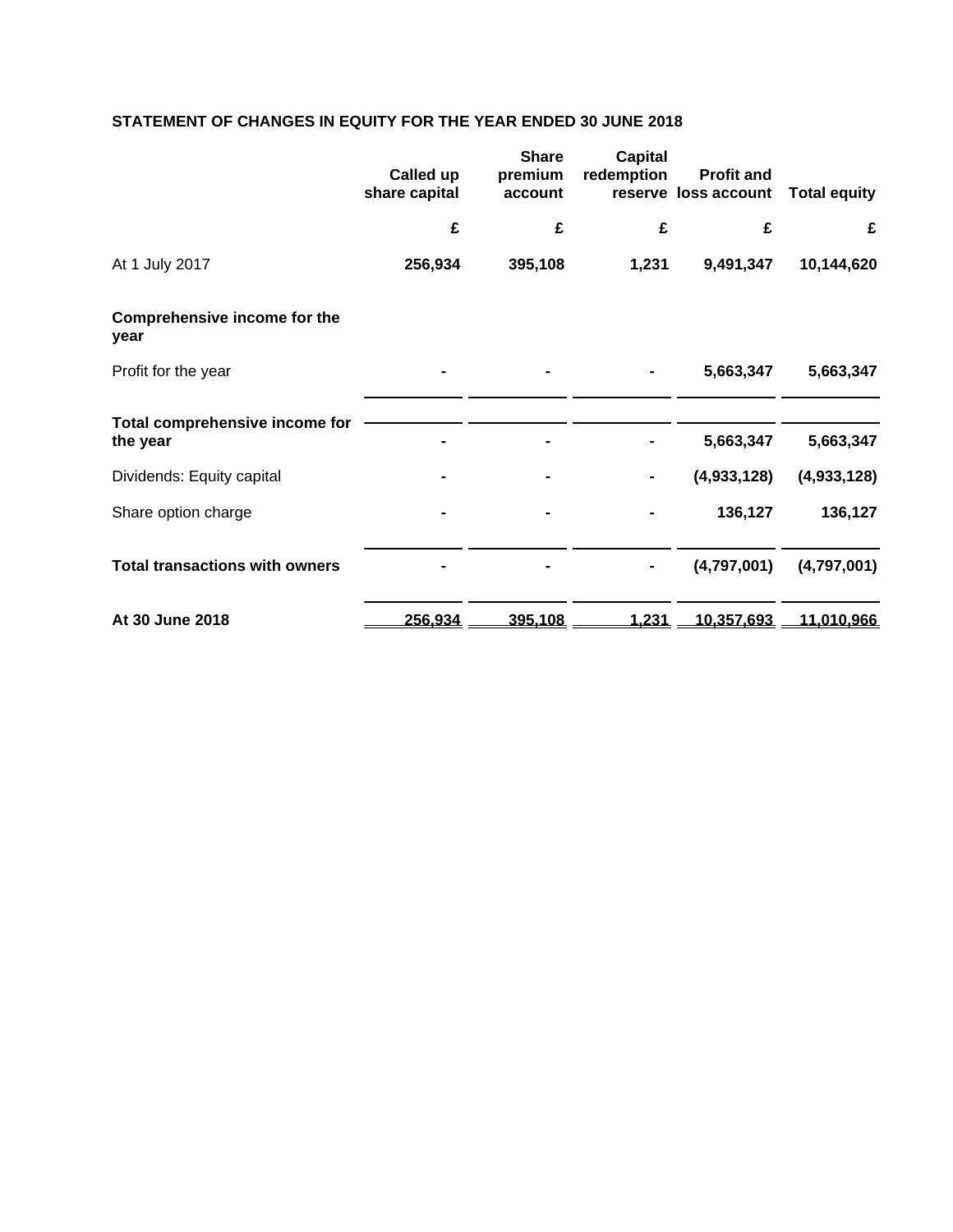# **STATEMENT OF CASH FLOWS FOR THE YEAR ENDED 30 JUNE 2019**

|                                              | 2019<br>£     | 2018<br>£  |
|----------------------------------------------|---------------|------------|
| Cash flows from operating activities         |               |            |
| Profit for the financial year                | 5,861,663     | 5,663,347  |
| <b>Adjustments for:</b>                      |               |            |
| Depreciation of tangible assets              | 67,499        | 58,498     |
| Loss on disposal of tangible assets          |               | 353        |
| Interest paid                                |               | 15         |
| Interest received                            | (34, 628)     | (33, 825)  |
| Taxation charge                              | 1,103,825     | 1,203,351  |
| Decrease/(increase) in stocks                | 43,797        | (56, 918)  |
| (Increase) in debtors                        | (117, 124)    | (509, 732) |
| Increase in creditors                        | 26,047        | 27,237     |
| Corporation tax (paid)                       | (1, 207, 102) | (566, 356) |
| Share option charge                          | 133,490       | 136, 127   |
| Net cash generated from operating activities | 5,877,467     | 5,922,097  |
| Cash flows from investing activities         |               |            |
| Purchase of tangible fixed assets            | (84, 518)     | (107, 591) |
| Sale of tangible fixed assets                |               | 250        |
| Purchase of unlisted and other investments   | (96, 953)     | (95, 864)  |
| Interest received                            | 34,628        | 33,825     |
| Net cash from investing activities           | (146, 843)    | (169, 380) |
| Cash flows from financing activities         |               |            |
| Issue of ordinary shares                     | 41,000        |            |

Dividends paid **(6,220,816)** *(4,933,128)*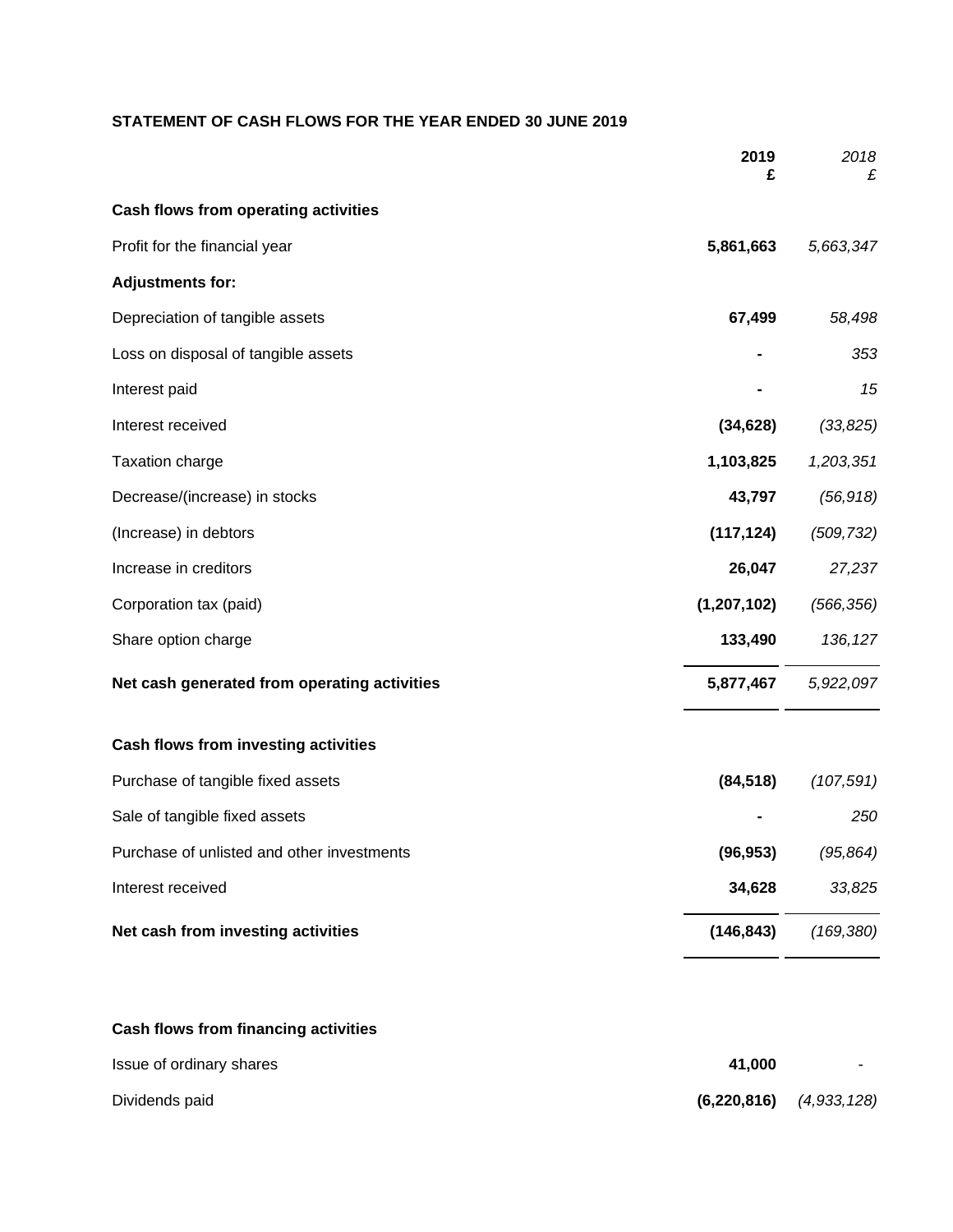| Interest paid                                          |               | (15)        |
|--------------------------------------------------------|---------------|-------------|
| Net cash used in financing activities                  | (6, 179, 816) | (4,933,143) |
| Net (decrease)/increase in cash and cash equivalents   | (449, 192)    | 819,574     |
| Cash and cash equivalents at beginning of year         | 6,986,514     | 6,166,940   |
| Cash and cash equivalents at the end of year           | 6,537,322     | 6,986,514   |
| Cash and cash equivalents at the end of year comprise: |               |             |
| Cash at bank and in hand                               | 6,537,322     | 6,986,514   |
|                                                        | 6.537.322     | 6.986.514   |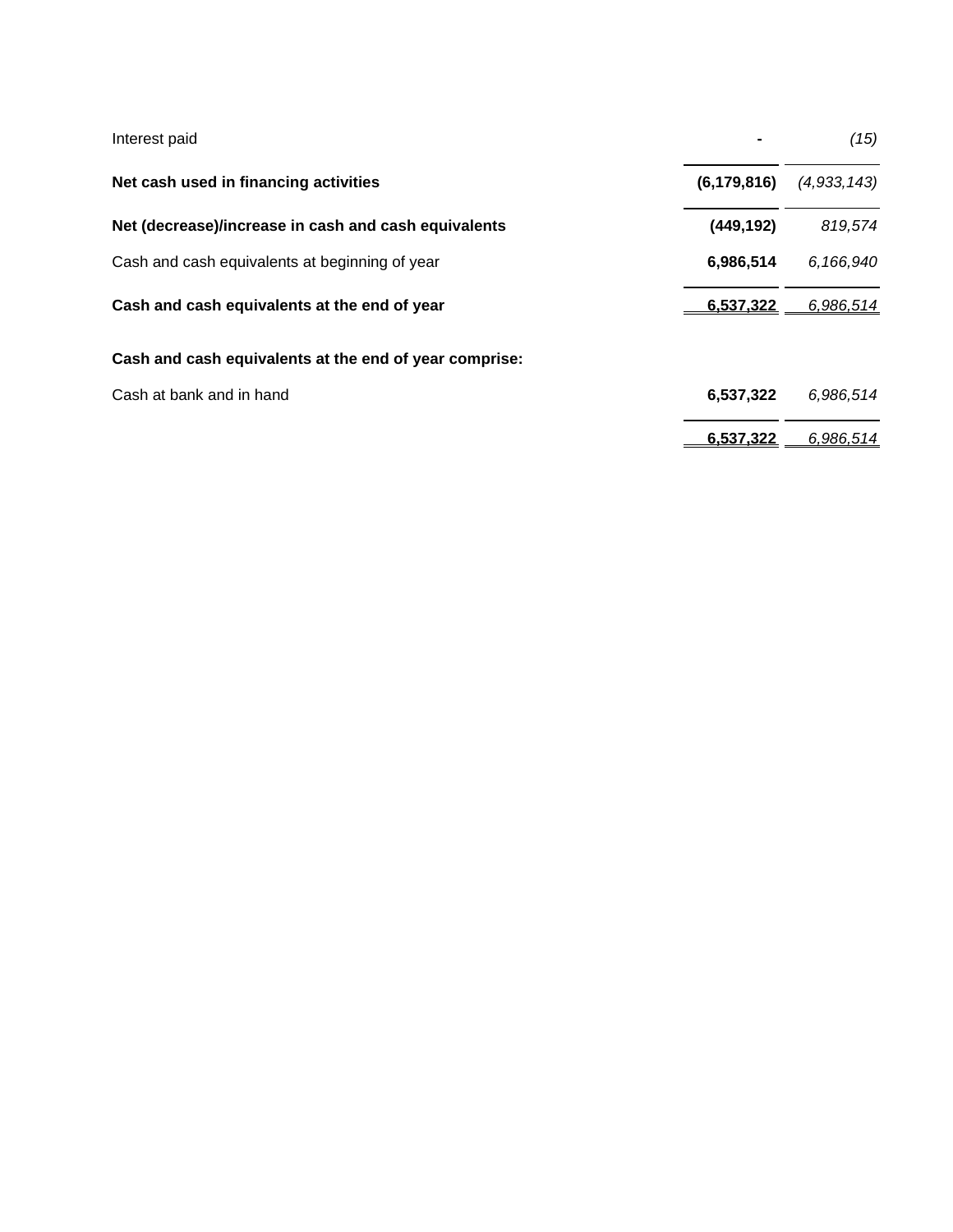## **NOTES TO THE FINANCIAL STATEMENTS FOR THE YEAR ENDED 30 JUNE 2019**

#### **1. Accounting policies**

#### **1.1 Basis of preparation of financial statements**

The financial statements have been prepared under the historical cost convention unless otherwise specified within these accounting policies and in accordance with Financial Reporting Standard 102, the Financial Reporting Standard applicable in the UK and the Republic of Ireland and the Companies Act 2006.

The preparation of financial statements in compliance with FRS 102 requires the use of certain critical accounting estimates. It also requires management to exercise judgment in applying the Company's accounting policies.

The following principal accounting policies have been applied:

#### **1.2 Revenue**

Turnover is recognised for product supplied or services rendered to the extent that it is probable that the economic benefits will flow to the Company and the turnover can be reliably measured. Turnover is measured as the fair value of the consideration received or receivable, excluding discounts, rebates, value added tax and other sales taxes. The following criteria determine when turnover will be recognised:

#### **Direct sales**

Direct sales are recognised at the date of dispatch.

## **R&D income**

Subcontracted R&D income is recognised based upon the stage of completion at the year-end.

## **Licence revenue and royalties**

Annual licence revenue is recognised, in full, based upon the date of the invoice, and royalties are accrued over the period to which they relate. Revenue is recognised based on the returns and notifications received from customers and in the event that subsequent adjustments are identified, they are recognised in the period in which they are identified.

## **1.3 Foreign currency translation**

#### **Functional and presentation currency**

The Company's functional and presentational currency is GBP.

#### **Transactions and balances**

Foreign currency transactions are translated into the functional currency using the spot exchange rates at the dates of the transactions.

At each period end foreign currency monetary items are translated using the closing rate. Non-monetary items measured at historical cost are translated using the exchange rate at the date of the transaction and non-monetary items measured at fair value are measured using the exchange rate when fair value was determined.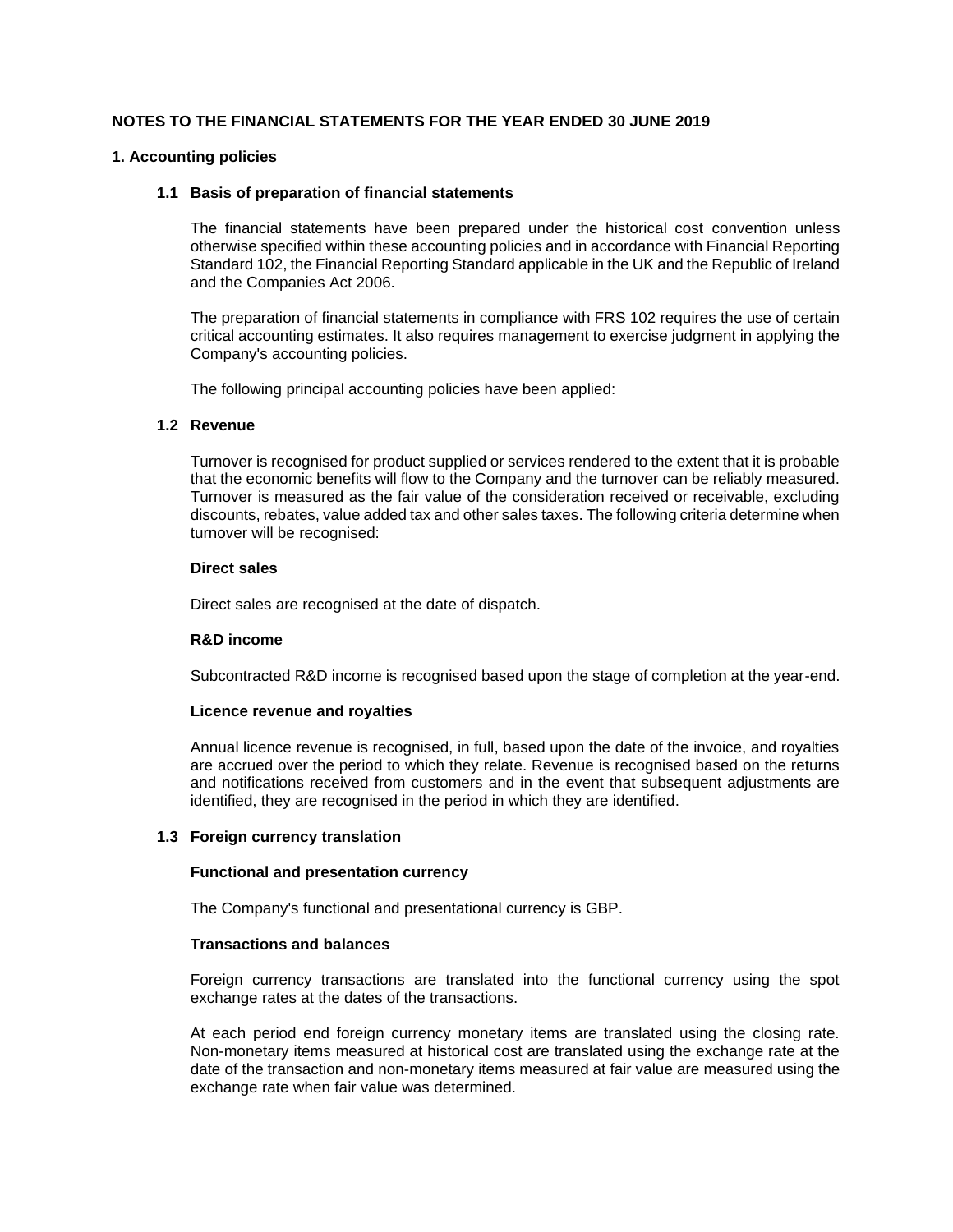## **1.4 Interest income**

Interest income is recognised in the Statement of comprehensive income using the effective interest method.

#### **1.5 Finance costs**

Finance costs are charged to the Statement of comprehensive income over the term of the debt using the effective interest method so that the amount charged is at a constant rate on the carrying amount. Issue costs are initially recognised as a reduction in the proceeds of the associated capital instrument.

## **1.6 Pensions**

#### **Defined contribution pension plan**

The Company operates a defined contribution plan for its employees. A defined contribution plan is a pension plan under which the Company pays fixed contributions into a separate entity. Once the contributions have been paid the Company has no further payment obligations.

The contributions are recognised as an expense in the Statement of comprehensive income when they fall due. Amounts not paid are shown in accruals as a liability in the Statement of financial position. The assets of the plan are held separately from the Company in independently administered funds.

## **1.7 Current and deferred taxation**

The tax expense for the year comprises current and deferred tax. Tax is recognised in the Statement of comprehensive income, except that a charge attributable to an item of income and expense recognised as other comprehensive income or to an item recognised directly in equity is also recognised in other comprehensive income or directly in equity respectively.

The current income tax charge is calculated on the basis of tax rates and laws that have been enacted or substantively enacted by the reporting date in the countries where the Company operates and generates income.

Deferred tax balances are recognised in respect of all timing differences that have originated but not reversed by the Statement of financial position date, except that:

- The recognition of deferred tax assets is limited to the extent that it is probable that they will be recovered against the reversal of deferred tax liabilities or other future taxable profits; and
- Any deferred tax balances are reversed if and when all conditions for retaining associated tax allowances have been met.

Deferred tax balances are not recognised in respect of permanent differences except in respect of business combinations, when deferred tax is recognised on the differences between the fair values of assets acquired and the future tax deductions available for them and the differences between the fair values of liabilities acquired and the amount that will be assessed for tax. Deferred tax is determined using tax rates and laws that have been enacted or substantively enacted by the reporting date.

## **1.8 Research and development**

Research and development expenditure is written off in the year in which it is incurred.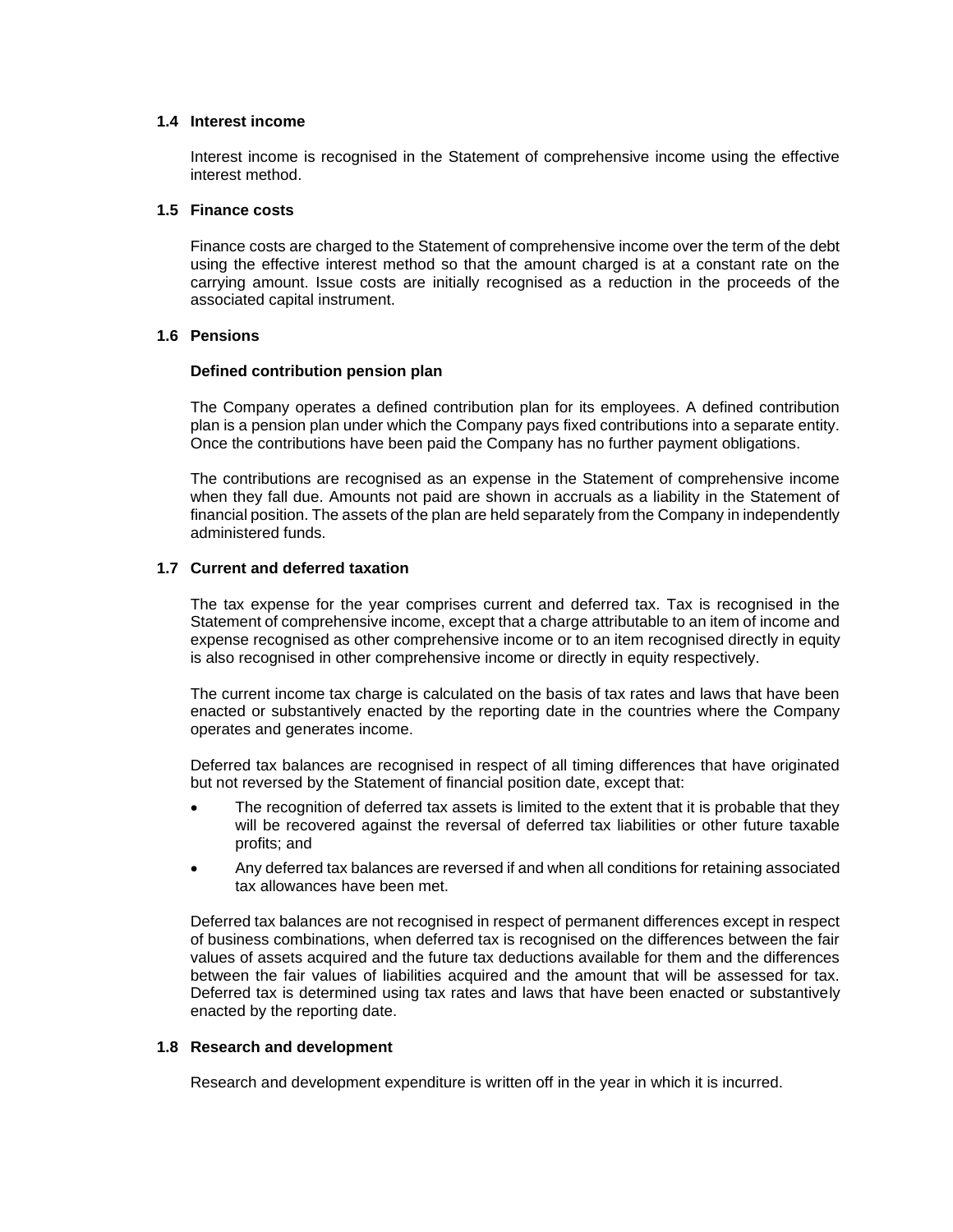#### **1.9 Tangible fixed assets**

Tangible fixed assets under the cost model are stated at historical cost less accumulated depreciation and any accumulated impairment losses. Historical cost includes expenditure that is directly attributable to bringing the asset to the location and condition necessary for it to be capable of operating in the manner intended by management.

Depreciation is charged so as to allocate the cost of assets less their residual value over their estimated useful lives on the following basis:

| $-2\%$ | straight line    |
|--------|------------------|
| $-25%$ | reducing balance |
| - 25%  | straight line    |
| $-25%$ | straight line    |
|        |                  |

#### **1.10 Valuation of investments**

Investments in unlisted Company shares, whose market value can be reliably determined, are remeasured to market value at each balance sheet date. Gains and losses on remeasurement are recognised in the Statement of comprehensive income for the period. Where market value cannot be reliably determined, such investments are stated at historic cost less impairment.

#### **1.11 Stocks**

Stocks are stated at the lower of cost and net realisable value, being the estimated selling price less costs to complete and sell. Cost includes all direct costs and an appropriate proportion of fixed and variable overheads.

At each balance sheet date, stocks are assessed for impairment. If stock is impaired, the carrying amount is reduced to its selling price less costs to complete and sell. The impairment loss is recognised immediately in profit or loss.

## **1.12 Debtors**

Short term debtors are measured at transaction price, less any impairment. Loans receivable are measured initially at fair value, net of transaction costs, and are measured subsequently at amortised cost using the effective interest method, less any impairment.

#### **1.13 Cash and cash equivalents**

Cash is represented by cash in hand and deposits with financial institutions repayable without penalty on notice of not more than 24 hours. Cash equivalents are highly liquid investments that mature in no more than three months from the date of acquisition and that are readily convertible to known amounts of cash with insignificant risk of change in value.

In the Statement of cash flows, cash and cash equivalents are shown net of bank overdrafts that are repayable on demand and form an integral part of the Company's cash management.

## **1.14 Creditors**

Short term creditors are measured at the transaction price. Other financial liabilities, including bank loans, are measured initially at fair value, net of transaction costs, and are measured subsequently at amortised cost using the effective interest method.

## **1.15 Provisions for liabilities**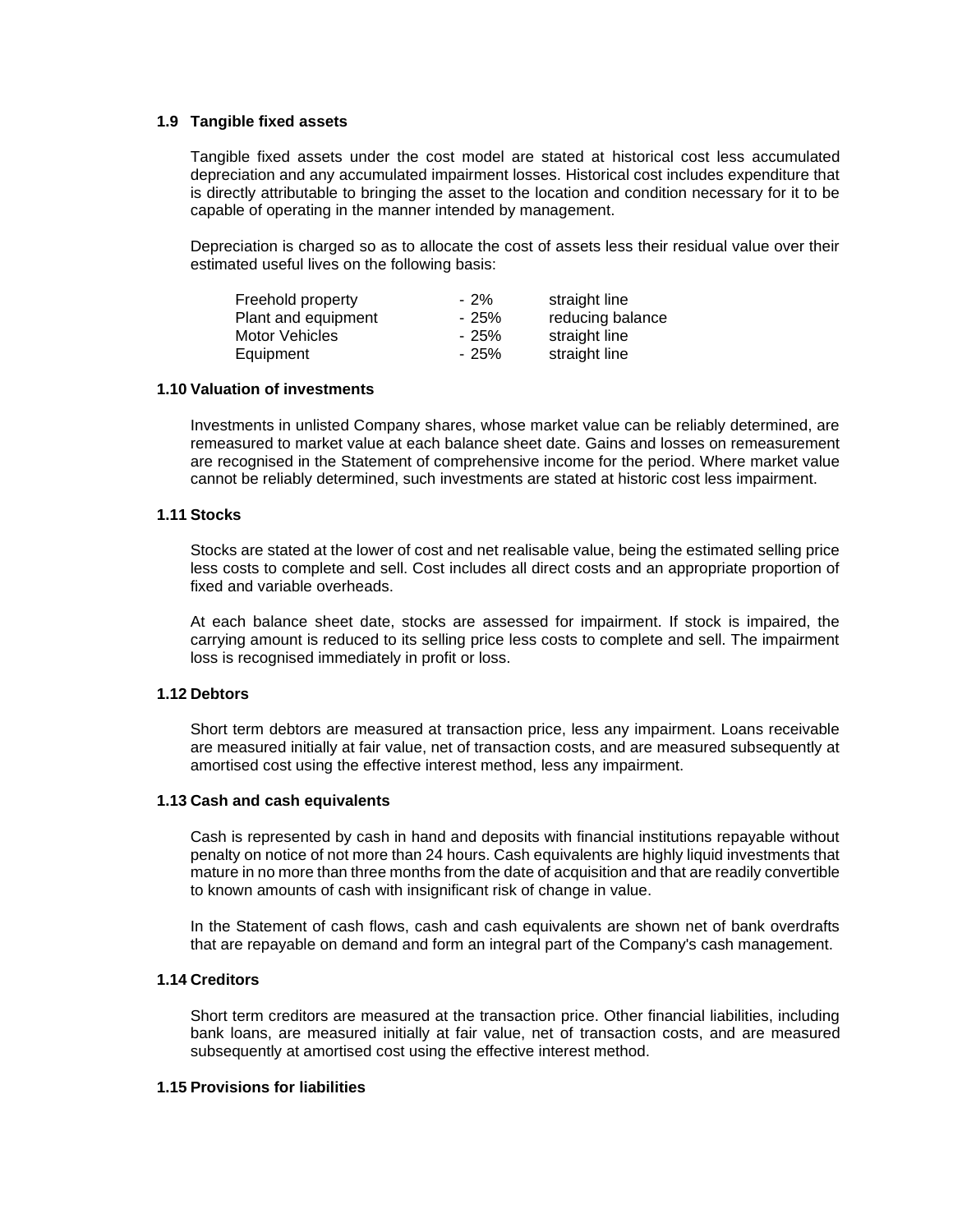Provisions are made where an event has taken place that gives the Company a legal or constructive obligation that probably requires settlement by a transfer of economic benefit, and a reliable estimate can be made of the amount of the obligation.

Provisions are charged as an expense to the Statement of comprehensive income in the year that the Company becomes aware of the obligation, and are measured at the best estimate at the Statement of financial position date of the expenditure required to settle the obligation, taking into account relevant risks and uncertainties.

When payments are eventually made, they are charged to the provision carried in the Statement of financial position.

#### **1.16 Financial instruments**

The Company only enters into basic financial instrument transactions that result in the recognition of financial assets and liabilities like trade and other debtors and creditors, loans from banks and other third parties, loans to related parties and investments in non-puttable ordinary shares.

## **1.17 Dividends**

Equity dividends are recognised when they become legally payable. Interim equity dividends are recognised when paid. Final equity dividends are recognised when approved by the shareholders at an annual general meeting.

#### **1.18 Employee benefits-share-based compensation**

The company operates an equity-settled, share-based compensation plan. The fair value of the employee services received in exchange for the grant of the options is recognised as an expense over the vesting period. The total amount to be expensed over the vesting period is determined by reference to the fair value of the options granted. At each balance sheet date, the company will revise its estimates of the number of options are expected to be exercisable. It will recognise the impact of the revision of original estimates, if any, in the profit and loss account, with a corresponding adjustment to equity. The proceeds received net of any directly attributable transaction costs are credited to share capital (nominal value) and share premium when the options are exercised.

## **2. Judgments in applying accounting policies and key sources of estimation uncertainty**

In the application of the company's accounting policies (as described in note 2), management is required to make judgments, estimates and assumptions. These estimates and underlying assumptions and are reviewed on an ongoing basis.

There were no areas requiring significant management judgment during the year ended 30 June 2019.

#### **3. Turnover**

An analysis of turnover by class of business is as follows:

|                                | 2019      | 2018<br>£ |
|--------------------------------|-----------|-----------|
| Product revenue and R&D income | 3.010.496 | 2,487,049 |
| Royalty and licence fee income | 6,279,533 | 5,492,168 |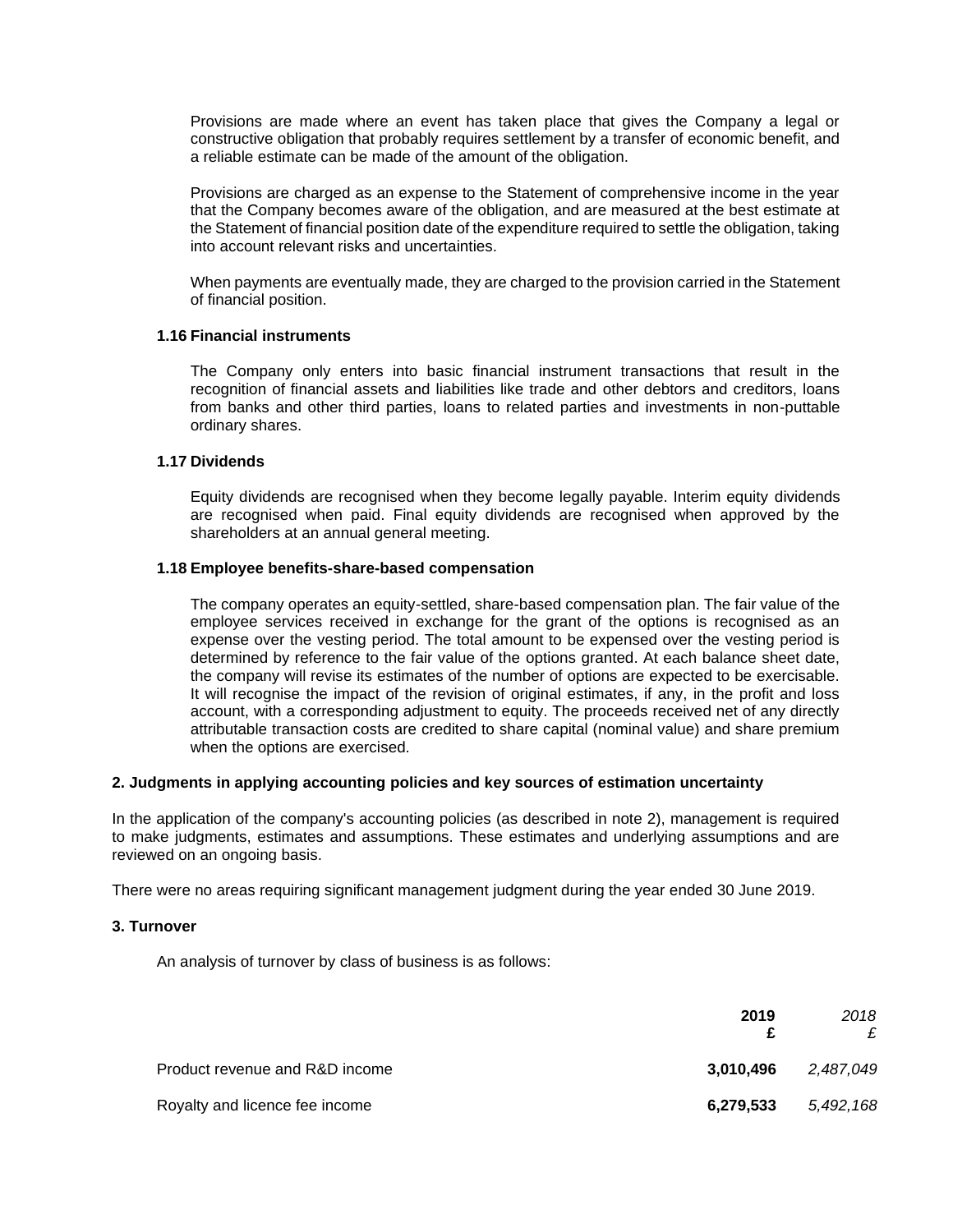| Back dated royalty income | $\blacksquare$ | 772,391   |
|---------------------------|----------------|-----------|
|                           | 9,290,029      | 8,751,608 |
|                           | 2019<br>£      | 2018<br>£ |
| United Kingdom            | 468,692        | 619,714   |
| Other EU                  | 1,759,224      | 1,522,545 |
| Rest of the world         | 7,062,113      | 6,609,348 |
|                           | 9,290,029      | 8,751,607 |

# **4. Operating profit**

The operating profit is stated after charging:

|                                                                                                                        | 2019<br>£        | 2018<br>£ |
|------------------------------------------------------------------------------------------------------------------------|------------------|-----------|
| Depreciation of tangible fixed assets                                                                                  | 67,499           | 58.498    |
| Fees payable to the Company's auditor and its associates for the audit of<br>the Company's annual financial statements | 10.350           | 10.150    |
| Exchange differences                                                                                                   | 99.559           | 71.901    |
| Research and development costs                                                                                         | <u>1.116.210</u> | 868,515   |

## **5. Taxation**

|                                     | 2019<br>£ | 2018<br>£ |
|-------------------------------------|-----------|-----------|
| <b>Corporation tax</b>              |           |           |
| Current tax on profits for the year | 1,099,196 | 1,193,240 |
|                                     | 1,099,196 | 1,193,240 |
|                                     |           |           |
| <b>Total current tax</b>            | 1,099,196 | 1,193,240 |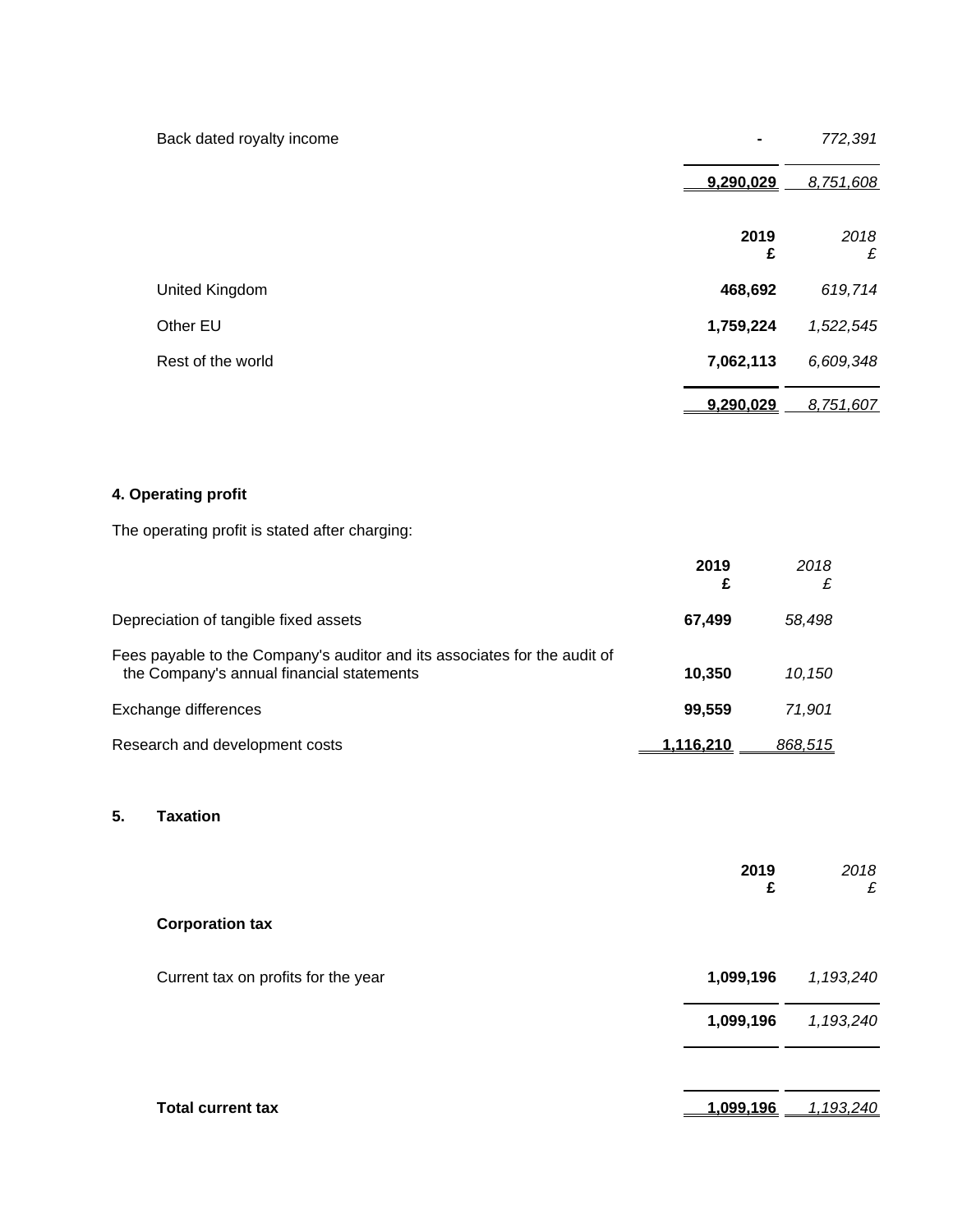## **Deferred tax**

| Origination and reversal of timing differences | 4.629            | 10.111           |
|------------------------------------------------|------------------|------------------|
| <b>Total deferred tax</b>                      | 4.629            | 10,111           |
| Taxation on profit on ordinary activities      | <u>1.103.825</u> | <u>1,203,351</u> |

# **Factors affecting tax charge for the year**

The tax assessed for the year is lower than *(2018 - lower than)* the standard rate of corporation tax in the UK of 19% *(2018 - 19%)*. The differences are explained below:

|                                                                                                               | 2019<br>£        | 2018<br>£        |
|---------------------------------------------------------------------------------------------------------------|------------------|------------------|
| Profit on ordinary activities before tax                                                                      | 6,965,488        | 6,866,698        |
| Profit on ordinary activities multiplied by standard rate of corporation tax in<br>the UK of 19% (2018 - 19%) | 1,323,443        | 1,304,673        |
| <b>Effects of:</b>                                                                                            |                  |                  |
| Expenses not deductible for tax purposes, other than goodwill amortisation<br>and impairment                  | 403              | 284              |
| Capital allowances for year in excess of depreciation                                                         | (3, 390)         | (9, 448)         |
| Research and development tax credit                                                                           | (238, 848)       | (128, 131)       |
| Share based payments                                                                                          | 17,588           | 25,864           |
| Other differences leading to an increase in the tax charge                                                    | 4,629            | 10,109           |
| Total tax charge for the year                                                                                 | <u>1,103,825</u> | <u>1,203,351</u> |

## **Factors that may affect future tax charges**

There were no material factors that may affect future tax charges.

**6. Dividends**

|                | 2019<br>£ | 2018<br>£ |
|----------------|-----------|-----------|
| Dividends paid | 6,220,816 | 4,933,128 |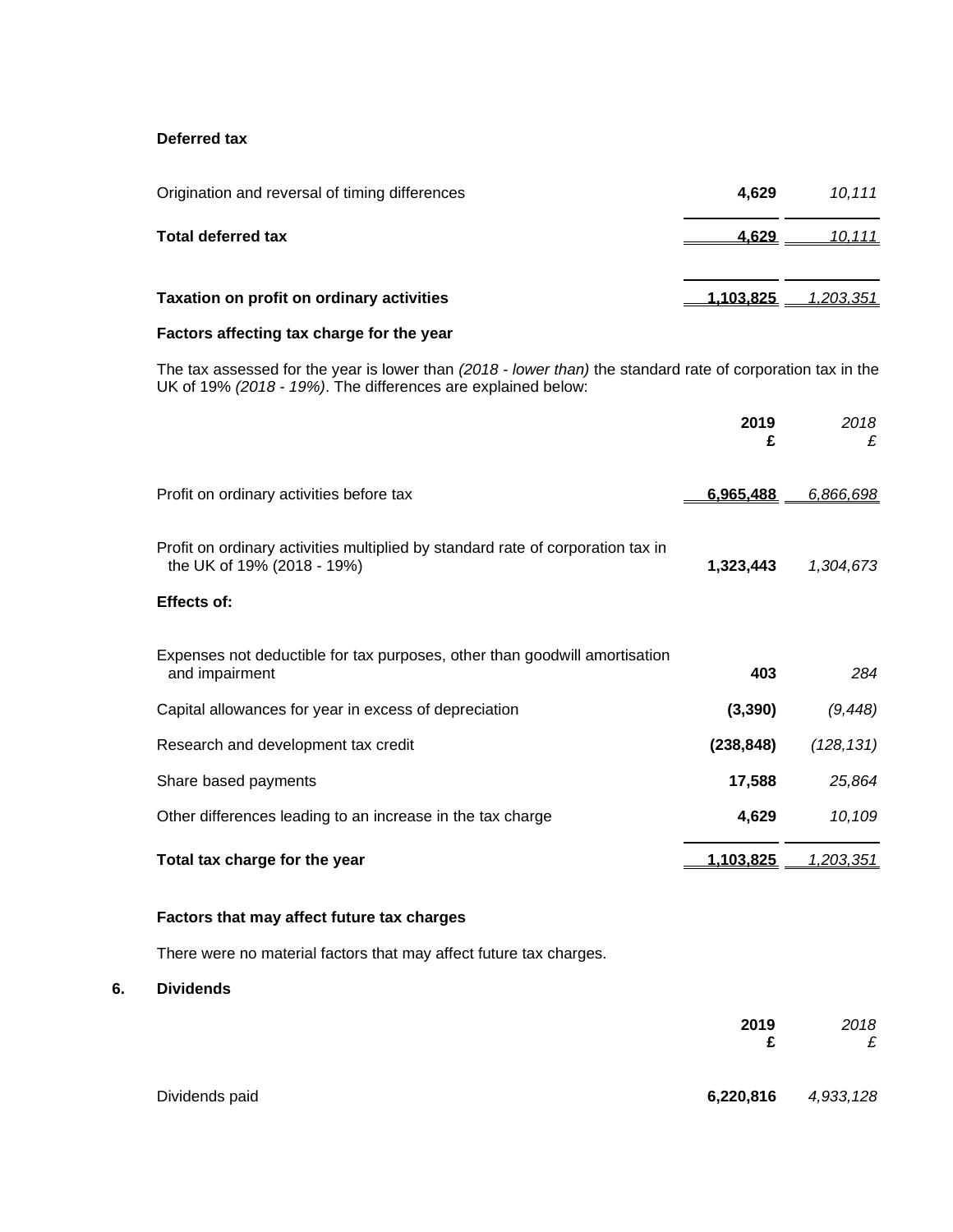**6,220,816** *4,933,128*

#### **7. Share capital**

|                                                             | 2019    | 2018    |
|-------------------------------------------------------------|---------|---------|
| Allotted, called up and fully paid                          |         |         |
| 5,142,674 (2018 - 5,138,674-) Ordinary shares of £0.05 each | 257.134 | 256.934 |

The holders of ordinary shares are entitled to receive dividends as declared and are entitled to one vote per share at meetings of the Company. All ordinary shares rank equally with regard to the Company's residual assets.

#### **8. Share based payments**

During the year the company operated an Approved Share Option Scheme (the "Option Scheme"), to incentivise employees.

The company has applied the requirements of FRS 102 Section 26 Share-based Payment to all the options granted. The Option Scheme provides for a grant price equal to the market value of the Company's shares on the date of the grant, as agreed with HMRC Shares and Assets Valuation Division.

The contractual life of an option is 10 years from the date of grant. Options granted become exercisable on the third anniversary of the date of grant. Exercise of an option is normally subject to continued employment, but there are also considerations for good leavers. All share based remuneration is settled in equity shares.

|                                                       | Weighted<br>average<br>exercise<br>price<br>(pence)<br>2019 | <b>Number</b><br>2019 | Weighted<br>average<br>exercise<br>price<br>(pence)<br>2018 | Number<br>2018       |
|-------------------------------------------------------|-------------------------------------------------------------|-----------------------|-------------------------------------------------------------|----------------------|
| Outstanding at the beginning of the year              | 13.40                                                       | 89,938                | 13.40                                                       | 89,938               |
| Granted during the year                               |                                                             |                       |                                                             |                      |
| Exercised during the year                             | 10.25                                                       | (4,000)               |                                                             |                      |
| Outstanding and exercisable at the end of<br>the year | 13.50                                                       | 85,938                | 13.40                                                       | 89,938               |
| Option pricing model used                             |                                                             |                       | 2019<br><b>Black</b>                                        | 2018<br><b>Black</b> |

**Scholes** *Scholes*

Issue price **£3.12-£13.50** *£3.12-£13.50*